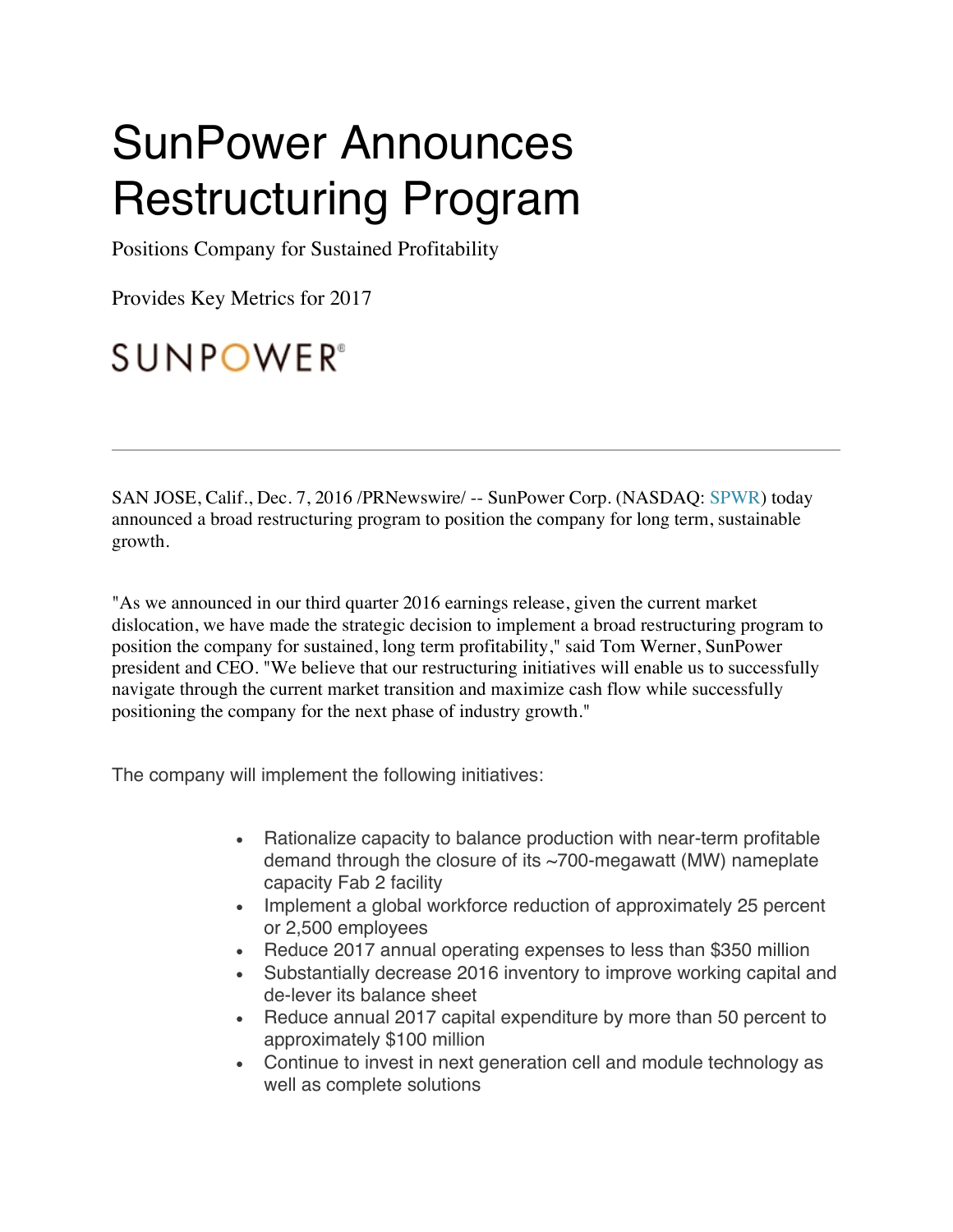As a result of these initiatives, the company expects to incur total restructuring charges of \$225 million to \$275 million through the end of 2017 of which approximately 30 percent will be in cash.

"We believe these actions, which are fully supported by our board of directors, are important to position the company for sustained profitability through the current industry transition. We are committed to our diversified go to market strategy, continuing to invest in our industry leading technology and product solutions, reducing our operational and manufacturing cost structure and continuing to allocate resources to those areas that will improve our global competitive position. With solar at grid parity in many markets, we believe the long-term industry opportunity has never been greater," concluded Werner.

"This comprehensive restructuring program will enable us to successfully navigate the current challenging industry conditions while positioning us for success over the long term," said Chuck Boynton, SunPower chief financial officer. "In the short term, we remain focused on improving working capital and maximizing cash flow which will strengthen our balance sheet while providing the resources necessary to fund our strategic growth plans."

#### **Financial Outlook**

As a result of its announced and previous initiatives, the company will record restructuring charges of at least \$150 million on a GAAP basis in the fourth quarter of 2016. Also, consistent with its focus on increasing cash flow, the company will record a fourth quarter GAAP and non-GAAP charge in the range of \$50 million to \$55 million as a result of the anticipated sale of above market polysilicon. The company's previously disclosed 2016 fiscal year guidance did not reflect the impact of these two fourth quarter charges.

Additionally, the company is providing the following key financial metrics for 2017.

Revenue of \$1.8 billion to \$2.3 billion on a GAAP basis and \$2.1 billion to \$2.6 billion on a non-GAAP basis, non-GAAP operational expenses of less than \$350 million, capital expenditures of approximately \$100 million, gigawatts (GW) deployed in the range of 1.3 GW to 1.6 GW. Also, the company expects to record GAAP restructuring charges totaling \$75 million to \$125 million in fiscal year 2017.

Additionally, the company expects to generate positive cash flow from operations through the end of fiscal year 2017 and exit the year with approximately \$300 million in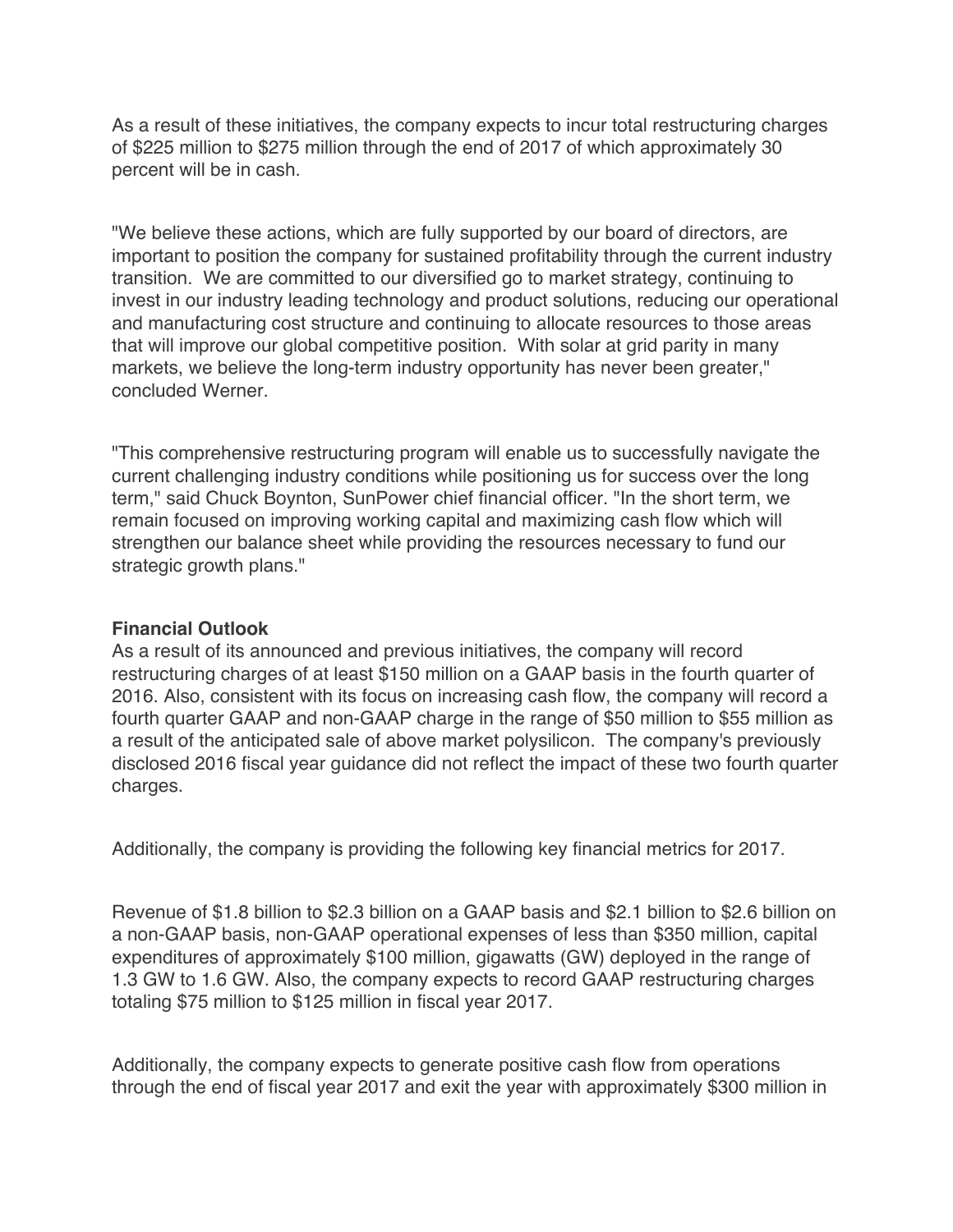cash. The company believes that cash flow and liquidity are the key evaluation metrics for its investors.

The company will host a conference call for investors this morning to discuss its restructuring program and 2017 financial outlook at 5:30 a.m. Pacific Time. The call will be webcast and can be accessed from SunPower's website at http://investors.sunpower.com/events.cfm.

This press release contains both GAAP and non-GAAP financial information. Non-GAAP figures are reconciled to the closest GAAP equivalent categories in the financial attachment of this press release. Please note that the company has posted supplemental slides related to today's announcement on the Events and Presentations section of SunPower's Investor Relations page at http://investors.sunpower.com/events.cfm.

#### **About SunPower**

As one of the world's most innovative and sustainable energy companies, SunPower Corp. (NASDAQ: SPWR) provides a diverse group of customers with complete solar solutions and services. Residential customers, businesses, governments, schools and utilities around the globe rely on SunPower's more than 30 years of proven experience. From the first flip of the switch, SunPower delivers maximum value and performance throughout the long life of every solar system. Headquartered in Silicon Valley, SunPower has dedicated, customer-focused employees in Africa, Asia, Australia, Europe, and North and South America. For more information about how SunPower is changing the way our world is powered, visit www.sunpower.com.

#### **Forward-Looking Statements**

This press release contains forward-looking statements within the meaning of the Private Securities Litigation Reform Act of 1995, including, but not limited to, statements regarding: (a) our positioning for future success, long-term profitability, competitive position, and our ability to successfully navigate current market conditions and succeed in the next phase of industry growth; (b) our expectations for the solar industry and the markets we serve, including near-term market conditions, the long-term fundamentals for solar power, and prospects for long-term industry growth; (c) our restructuring and cost reduction plans; (d) our expectations for the timing, success and financial impact of our restructuring and other initiatives, including impact on our balance sheet, long-term cash flow and annual operating and other expenses; (e) our ability to improve working capital, maximize cash flow, reduce costs, balance production with near-term profitable demand, lower inventory, reduce capital expenditures, improve liquidity, allocate investments, appropriately size our manufacturing and fund our strategic plans, and to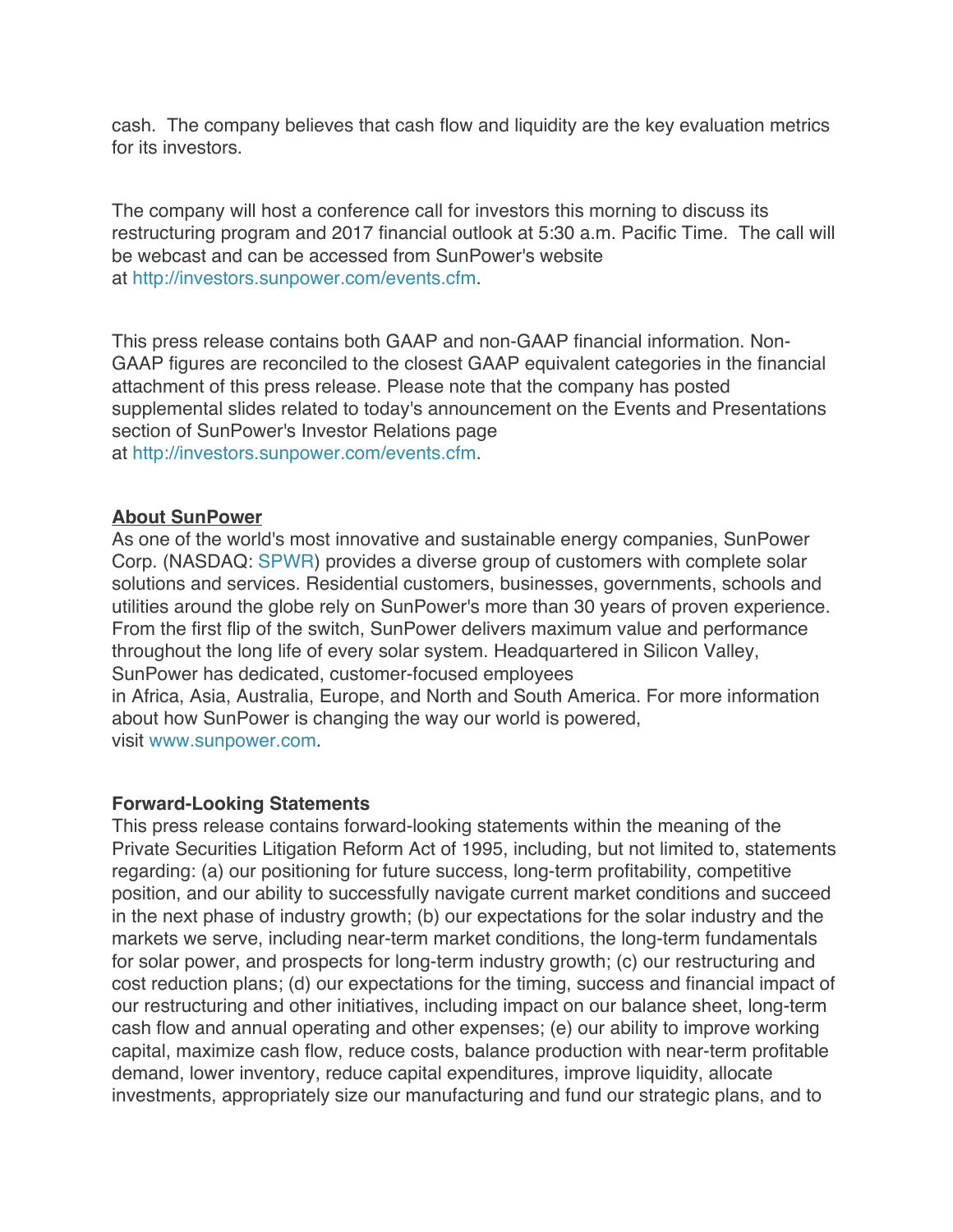meet any of our goals in respect of any of the foregoing measures; (f) anticipated restructuring and other accounting charges; and (g) key financial metrics for fiscal year 2017, including GAAP and non-GAAP revenue, operational expenses, capital expenditures and gigawatts deployed.These forward-looking statements are based on our current assumptions, expectations and beliefs and involve substantial risks and uncertainties that may cause results, performance or achievement to materially differ from those expressed or implied by these forward-looking statements. Factors that could cause or contribute to such differences include, but are not limited to: (1) competition in the solar and general energy industry and downward pressure on selling prices and wholesale energy pricing; (2) our liquidity, substantial indebtedness, and ability to obtain additional financing for our projects and customers; (3) regulatory changes and the availability of economic incentives promoting use of solar energy; (4) challenges inherent in constructing certain of our large projects; (5) the success of our ongoing research and development efforts and our ability to commercialize new products and services, including products and services developed through strategic partnerships; (6) fluctuations in our operating results; (7) appropriately sizing our manufacturing capacity and containing manufacturing difficulties that could arise; (8) challenges managing our joint ventures and partnerships; (9) challenges executing on our HoldCo and YieldCo strategies, including the risk that 8point3 Energy Partners may be unsuccessful; (10) fluctuations or declines in the performance of our solar panels and other products and solutions; (11) our ability to identify and successfully implement concrete actions to meet our cost reduction targets, reduce capital expenditures, and implement our planned restructuring initiatives, including the planned realignment of our manufacturing operations and power plant segment; and (12) the outcomes of previously disclosed litigation. A detailed discussion of these factors and other risks that affect our business is included in filings we make with the Securities and Exchange Commission (SEC) from time to time, including our most recent reports on Form 10-K and Form 10-Q, particularly under the heading "Risk Factors." Copies of these filings are available online from the SEC or on the SEC Filings section of our Investor Relations website at investors.sunpower.com. All forward-looking statements in this press release are based on information currently available to us, and we assume no obligation to update these forward-looking statements in light of new information or future events.

*©2016 SunPower Corporation. All rights reserved. SUNPOWER, the SUNPOWER logo, HELIX and OASIS are trademarks or registered trademarks of SunPower Corporation in the U.S. and other countries as well. Other marks are the property of their respective owners.*

#### **Use of Non-GAAP Financial Measures**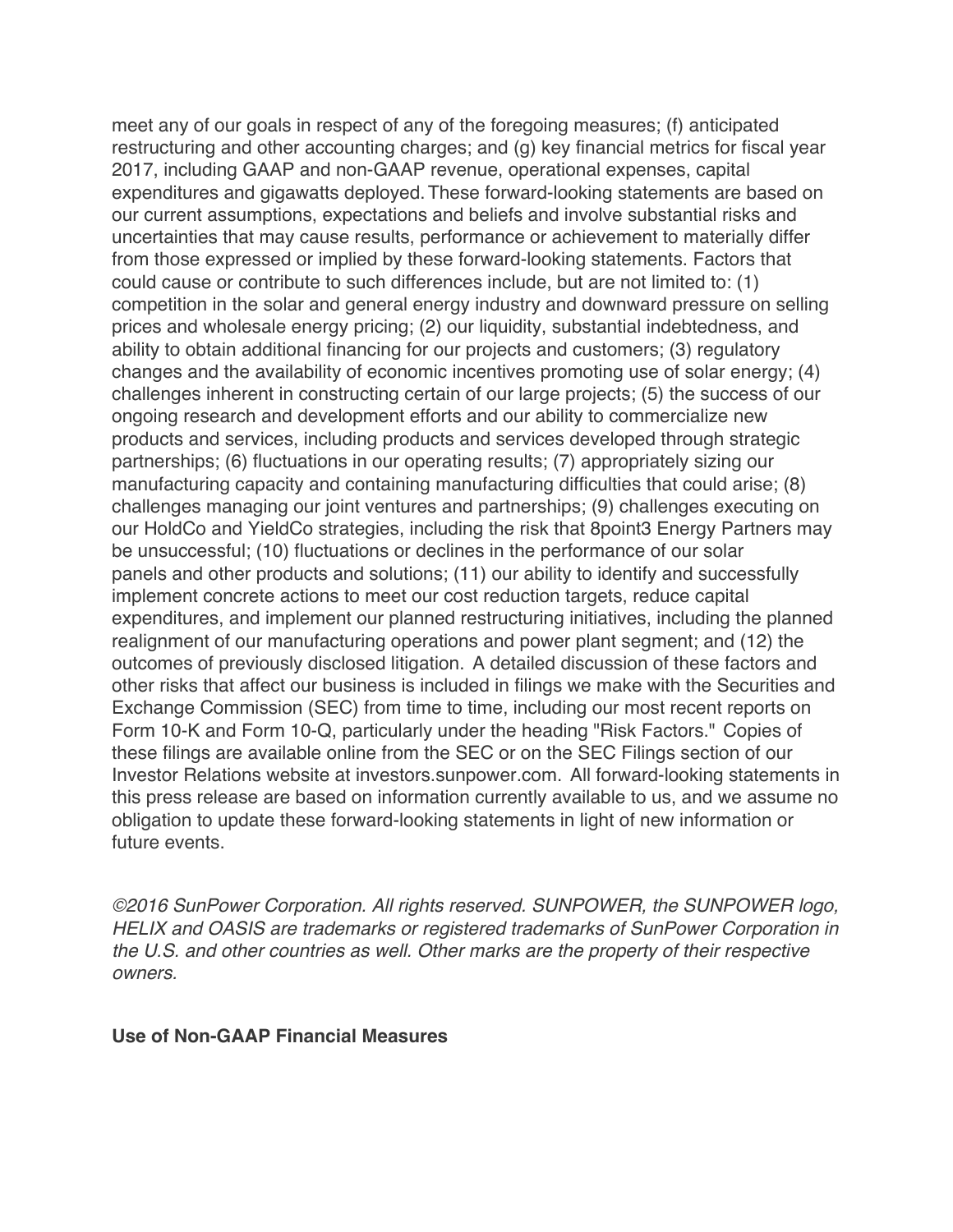To supplement its consolidated financial results presented in accordance with GAAP, the company uses non-GAAP measures that are adjusted for certain items from the most directly comparable GAAP measures, as described below. Management believes that each of these non-GAAP measures is useful to investors, enabling them to better assess changes in each of these key elements of the company's results of operations across different reporting periods on a consistent basis, independent of certain items as described below. Thus, each of these non-GAAP financial measures provides investors with another method to assess the company's operating results in a manner that is focused on its ongoing, core operating performance, absent the effects of these items. Management uses these non-GAAP measures internally to assess the business, its financial performance, current and historical results, as well as for strategic decisionmaking and forecasting future results. Many of the analysts covering the company also use these non-GAAP measures in their analyses. Given management's use of these non-GAAP measures, the company believes these measures are important to investors in understanding the company's operating results as seen through the eyes of management. These non-GAAP measures are not prepared in accordance with GAAP or intended to be a replacement for GAAP financial data; the non-GAAP measures should be reviewed together with the GAAP measures and are not intended to serve as a substitute for results under GAAP, and may be different from non-GAAP measures used by other companies.

### **Non-GAAP Adjustments Based on International Financial Reporting Standards ("IFRS")**

The company's non-GAAP results include adjustments to recognize revenue and profit under IFRS that are consistent with the adjustments made in connection with the company's reporting process as part of its status as a consolidated subsidiary of Total S.A., a foreign public registrant which reports under IFRS. Differences between GAAP and IFRS reflected in the company's non-GAAP results are further described below. In these situations, management believes that IFRS enables investors to better evaluate the company's revenue and profit generation performance, and assists in aligning the perspectives of our management and noncontrolling shareholders with those of Total S.A., our controlling shareholder.

> • Sale-leaseback transactions. The company includes adjustments related to the revenue recognition on certain sale-leaseback transactions based on the net proceeds received from the buyerlessor. Under GAAP, these transactions are accounted for under the financing method in accordance with real estate accounting guidance. Under such guidance, no revenue or profit is recognized at the inception of the transaction, and the net proceeds from the buyerlessor are recorded as a financing liability. Imputed interest is